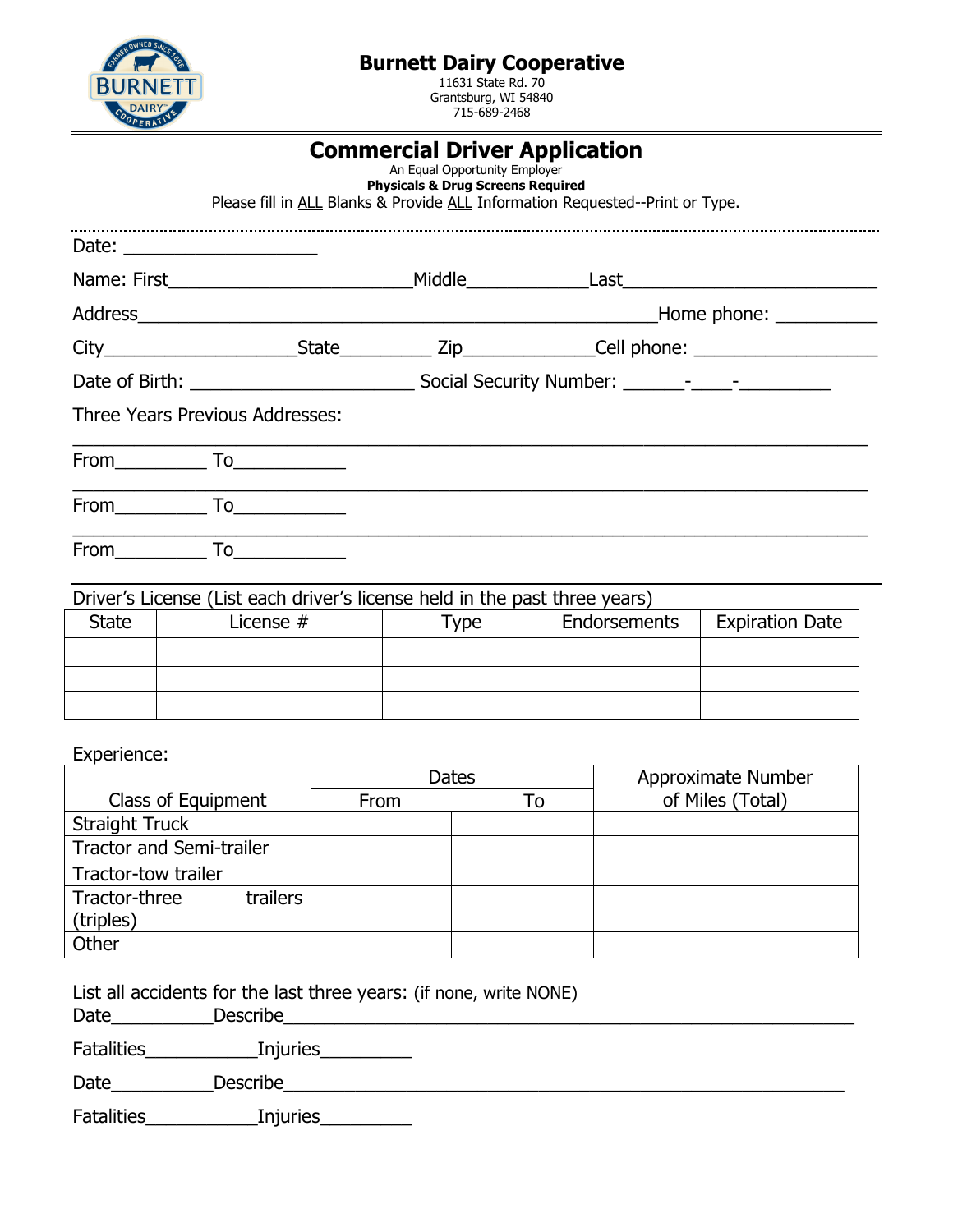| List All Traffic Violations Convictions, last 3 years: (If none, write NONE)                                                      |              |        |     |                           |    |                      |                                 |              |      |              |     |        |
|-----------------------------------------------------------------------------------------------------------------------------------|--------------|--------|-----|---------------------------|----|----------------------|---------------------------------|--------------|------|--------------|-----|--------|
| State Commercial Vehicle: Yes / No                                                                                                |              |        |     |                           |    |                      |                                 |              |      |              |     |        |
|                                                                                                                                   |              |        |     |                           |    |                      |                                 |              |      |              |     |        |
| State Commercial Vehicle: Yes / No                                                                                                |              |        |     |                           |    |                      |                                 |              |      |              |     |        |
|                                                                                                                                   |              |        |     |                           |    |                      |                                 |              |      |              |     |        |
| State Commercial Vehicle: Yes / No                                                                                                |              |        |     |                           |    |                      |                                 |              |      |              |     |        |
| Have you ever had any driver license denied, suspended, revoked or canceled by any issuing state<br>agency?                       |              |        |     |                           |    |                      |                                 |              |      |              |     |        |
| Yes<br>$\Box$                                                                                                                     | No<br>$\Box$ |        |     |                           | If | yes;                 | state of issuance; explanation: |              |      |              |     |        |
| Have<br>you                                                                                                                       | been         | known  | by  | another name? <b>DYes</b> |    |                      | $\square$ No                    |              |      | If yes; what |     | name:  |
| Who                                                                                                                               | referred     |        | you |                           |    | <b>Burnett</b>       |                                 | <b>Dairy</b> |      | Co-op        |     | (BDC)? |
| Have<br>you                                                                                                                       | ever         | worked |     | for BDC?                  |    | $\Box$ Yes $\Box$ No | If                              | yes          | give | date         | and | title: |
| Employment History, last 10 years (383.35)—account for gaps between<br>employers;<br>(If owner/operator, list carriers leased to) |              |        |     |                           |    |                      |                                 |              |      |              |     |        |
|                                                                                                                                   |              |        |     |                           |    |                      |                                 |              |      |              |     |        |
|                                                                                                                                   |              |        |     |                           |    |                      |                                 |              |      |              |     |        |
|                                                                                                                                   |              |        |     |                           |    |                      |                                 |              |      |              |     |        |
|                                                                                                                                   |              |        |     |                           |    |                      |                                 |              |      |              |     |        |
|                                                                                                                                   |              |        |     |                           |    |                      |                                 |              |      |              |     |        |
| Were you subject to the Federal Motor Carrier Safety Regulations during this period?  □ Yes □ No                                  |              |        |     |                           |    |                      |                                 |              |      |              |     |        |
| Were you subject to 49 CFR part 40 controlled substance and alcohol testing during this period?<br>$\Box$ Yes $\Box$ No           |              |        |     |                           |    |                      |                                 |              |      |              |     |        |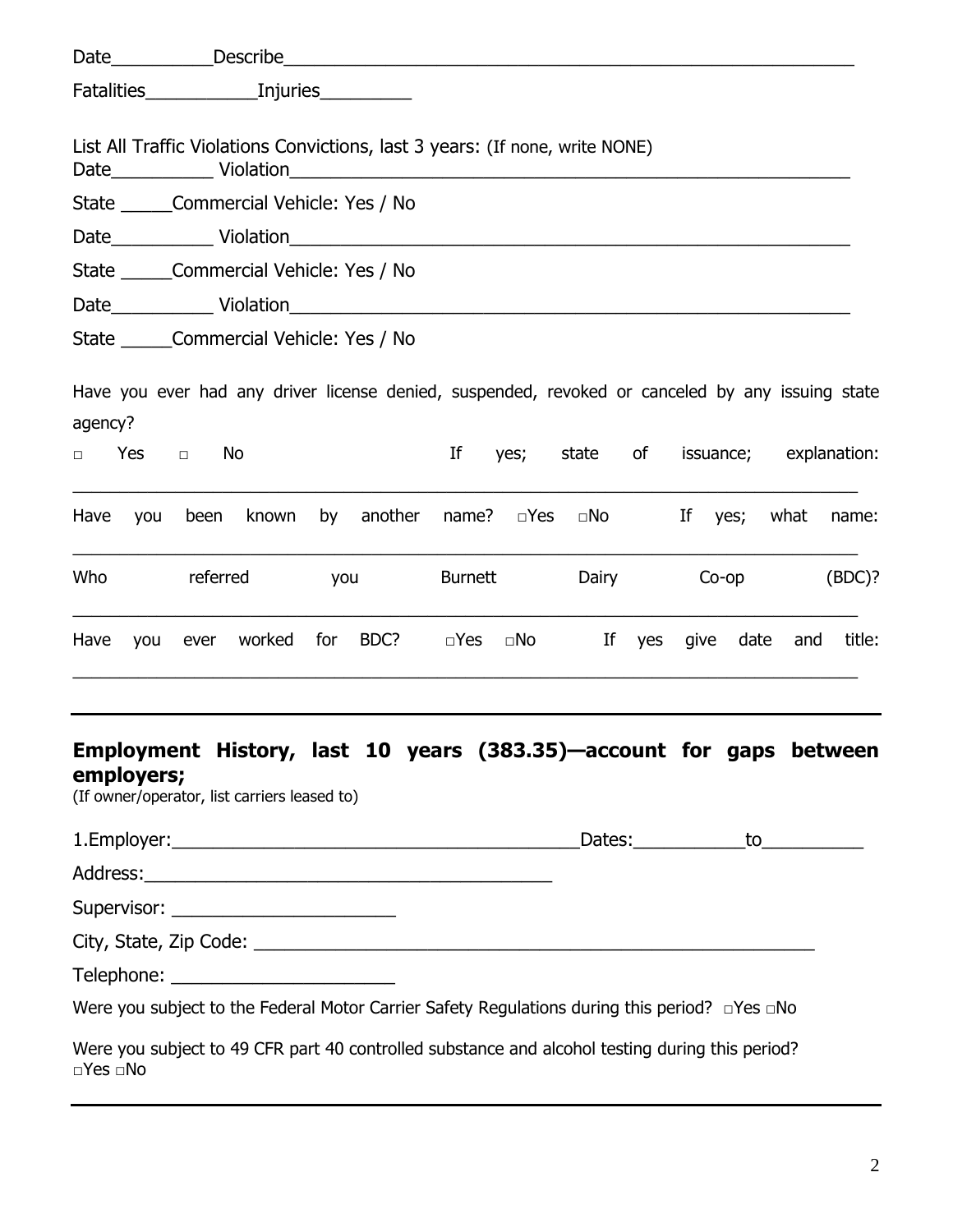| Reason for leaving:                                                                                                                                               |                                     |               |
|-------------------------------------------------------------------------------------------------------------------------------------------------------------------|-------------------------------------|---------------|
|                                                                                                                                                                   |                                     |               |
|                                                                                                                                                                   |                                     |               |
|                                                                                                                                                                   |                                     |               |
|                                                                                                                                                                   | _Dates:______________to____________ |               |
|                                                                                                                                                                   |                                     |               |
|                                                                                                                                                                   |                                     |               |
|                                                                                                                                                                   |                                     |               |
|                                                                                                                                                                   |                                     |               |
| Were you subject to the Federal Motor Carrier Safety Regulations during this period? $\Box$ Yes $\Box$ No                                                         |                                     |               |
| Were you subject to 49 CFR part 40 controlled substance and alcohol testing during this period?<br>$\Box$ Yes $\Box$ No                                           |                                     |               |
| Reason for leaving:                                                                                                                                               |                                     |               |
|                                                                                                                                                                   |                                     |               |
|                                                                                                                                                                   |                                     |               |
|                                                                                                                                                                   |                                     |               |
|                                                                                                                                                                   | $_{\rm Dates:$                      | $\mathsf{to}$ |
|                                                                                                                                                                   |                                     |               |
| Supervisor: ____________________________                                                                                                                          |                                     |               |
|                                                                                                                                                                   |                                     |               |
|                                                                                                                                                                   |                                     |               |
|                                                                                                                                                                   |                                     |               |
|                                                                                                                                                                   |                                     |               |
| $\Box$ Yes $\Box$ No                                                                                                                                              |                                     |               |
| Telephone: ____________________________<br>Were you subject to 49 CFR part 40 controlled substance and alcohol testing during this period?<br>Reason for leaving: |                                     |               |

\* If you need additional space, please write on the back.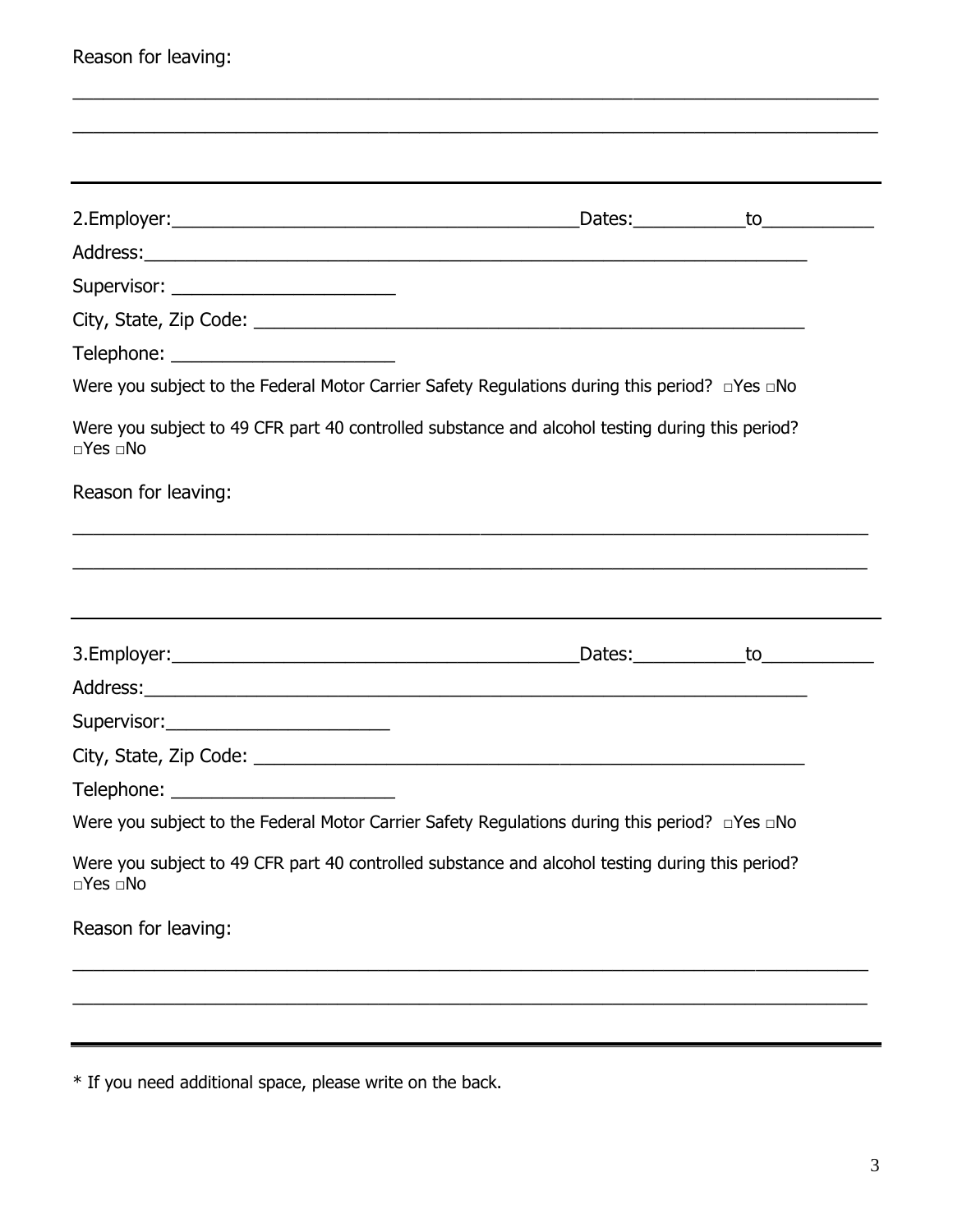### **Important Notice**

In Connection with your application for employment with Burnett Dairy Cooperative may obtain one or more reports regarding your credit, driving, and/or criminal background history from a consumer reporting agency and/or other sources. If the prospective employer uses any information it obtains form a background report in a decision to not hire you or the make any other adverse employment decision regarding you, the Prospective Employer will provide you with a copy of the report upon which its decision was based and a written summary of your rights under the Fair Credit Reporting Act before taking any final adverse action. If any final adverse action is taken against you based upon a background report, the Prospected Employer will notify you that the action has been taken and that the background report was the reason for the action. The Prospective Employer cannot obtain background reports from consumer reporting agencies or other sources regarding you unless you consent in writing. If you agree that the Prospective Employer may obtain such background repots, please read the following and sign below.

I authorize Burnett Dairy Cooperative the contact any organization or individual that I have listed on my employment application or resume or mentioned in job interviews and obtain from them any relevant information about my job qualifications, including my experience, skills, and abilities. I understand that I am consenting to the release of safety performance information including crash data from the previous five years and inspection history from the previous three years, as well as any reference-related information about me held or known by former employers, supervisors, and co-workers. in addition, I consent to the release of any information about my education, experience, abilities, or work-related characteristics or traits held or known by other organizations or individuals, including schools and education institutions, professional or business associates, and friends and acquaintances that Burnett Dairy might contact in the course of conducting a reference check or background investigation of my suitability for employment.

I understand and acknowledge that this release of information can involve my qualifications, performance, credentials, or other characteristics or factors affecting my suitability of employment with Prospective Employer. Specifically, I am authorizing the release of any information about my performance, experience, capability, attitude, specific events, or other work-related characteristics that currently are in the possession of the requested organizations or managers or representatives.

#### **Disclaimer and Signature**

I certify that the information provided on this application is true and complete. I agree that if there is any misrepresentation or omission concerning the information on this application, any offer of employment may be withdrawn, and if I have already been hired, my employment may be terminated.

No promises concerning the nature or length of my employment have made to me. If I am hired, I understand that I have a right to terminate my employment at any time, and for any reason. I also understand that Burnett Dairy Cooperative (BDC) has the right to terminate my employment at any time and for any reason.

I have read the *Important Notice Regarding Background* Reports and I authorize BDC and its representatives to make an investigation of my past employment, criminal history and credit. I authorize any past present employer to release information concerning my employment to BDC. I hereby release all persons and past and present employers form any liability to me if they supply information to BDC as part of its investigation.

My signature reflects that I have read, understood and have agreed to these terms and conditions.

\_\_\_\_\_\_\_\_\_\_\_\_\_\_\_\_\_\_\_\_\_\_\_\_\_\_\_\_\_\_\_\_\_\_\_\_ \_\_\_\_\_\_\_\_\_\_\_\_\_\_\_\_\_\_\_\_\_\_\_\_ Applicant's Signature **Date Signed** 

#### **TO BE COMPLETED BY THE EMPLOYER:**

| Application received by: |      | Application reviewed for completeness by: |      |
|--------------------------|------|-------------------------------------------|------|
| Name                     |      | Name                                      |      |
| Title                    | Date | Title                                     | Date |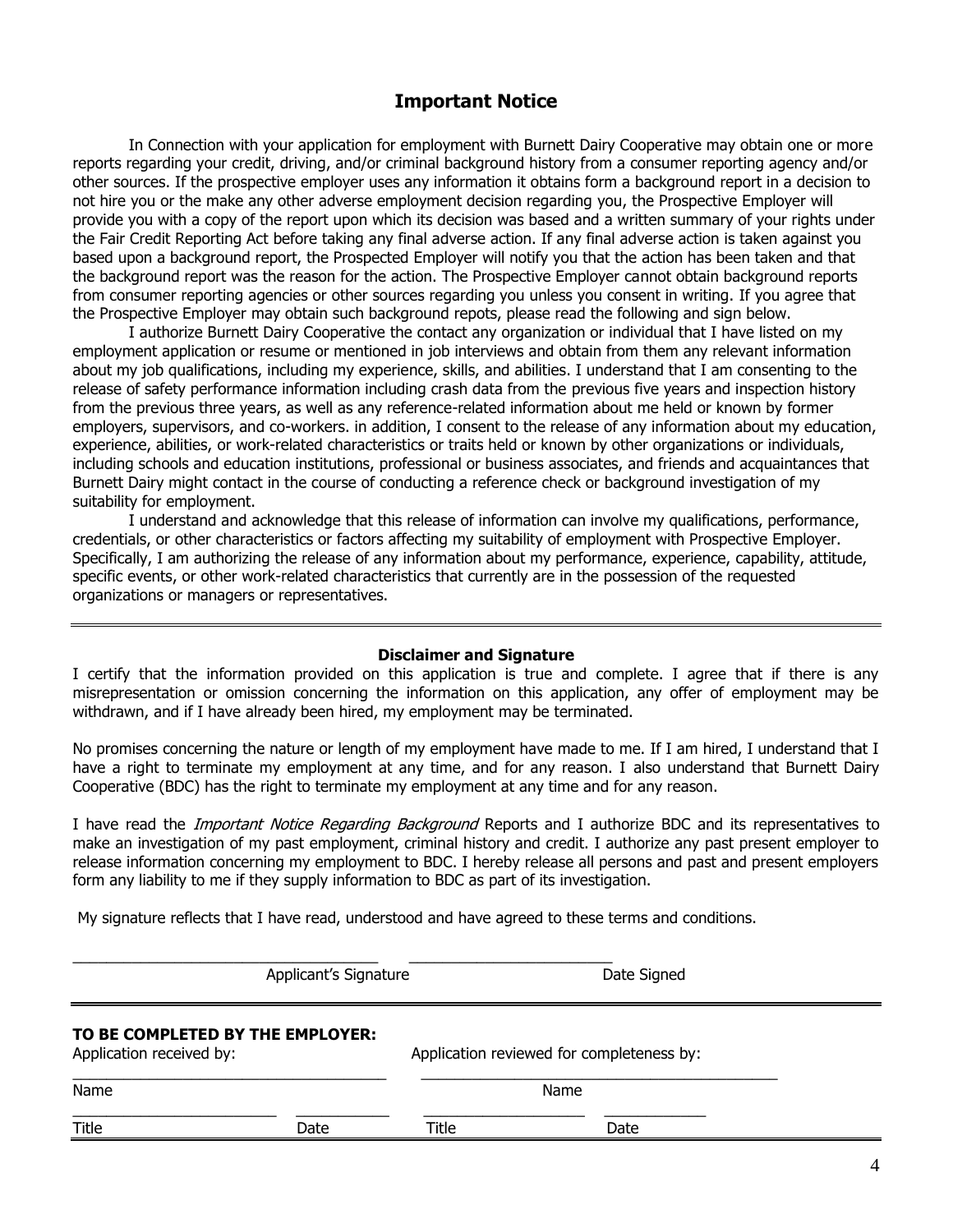

## **COMMERCIAL VEHICLE DRIVER APPLICANT Controlled Substance and Alcohol Questionnaire Pursuant to 49 CFR part 40.259(j)**

**For driver applicants of commercial motor vehicles that require a Commercial Driver License (CDL) the applicant must disclose their controlled substance and alcohol status per the requirements of 49 CFR part 40.25 (j).**

| Application Date ______________________ |        |                                       |
|-----------------------------------------|--------|---------------------------------------|
|                                         |        |                                       |
| First                                   | Middle | Last                                  |
|                                         |        |                                       |
|                                         |        | $S$ tate $\frac{Zip_{\text{max}}}{p}$ |
| Home phone_________________________     |        |                                       |
| Cell phone_________________________     |        |                                       |
|                                         |        |                                       |

### **49 CFR 40.25(j)**

|         | Have you ever tested positive, or refused to test, on any pre-employment<br>drug or alcohol test administered by an employer to which you applied for,<br>but did not obtain, safety-sensitive transportation work covered by DOT<br>agency drug and alcohol testing rules during the past two years? | <b>YES</b> | NΟ  |  |
|---------|-------------------------------------------------------------------------------------------------------------------------------------------------------------------------------------------------------------------------------------------------------------------------------------------------------|------------|-----|--|
| If YES- | Have you successfully completed the return-to-duty process?                                                                                                                                                                                                                                           | <b>YES</b> | NO. |  |
|         |                                                                                                                                                                                                                                                                                                       |            |     |  |
| If YES- | Documentation Must Be Provided before any safety-sensitive transportation function is<br>performed.                                                                                                                                                                                                   |            |     |  |

 $\_$  , and the set of the set of the set of the set of the set of the set of the set of the set of the set of the set of the set of the set of the set of the set of the set of the set of the set of the set of the set of th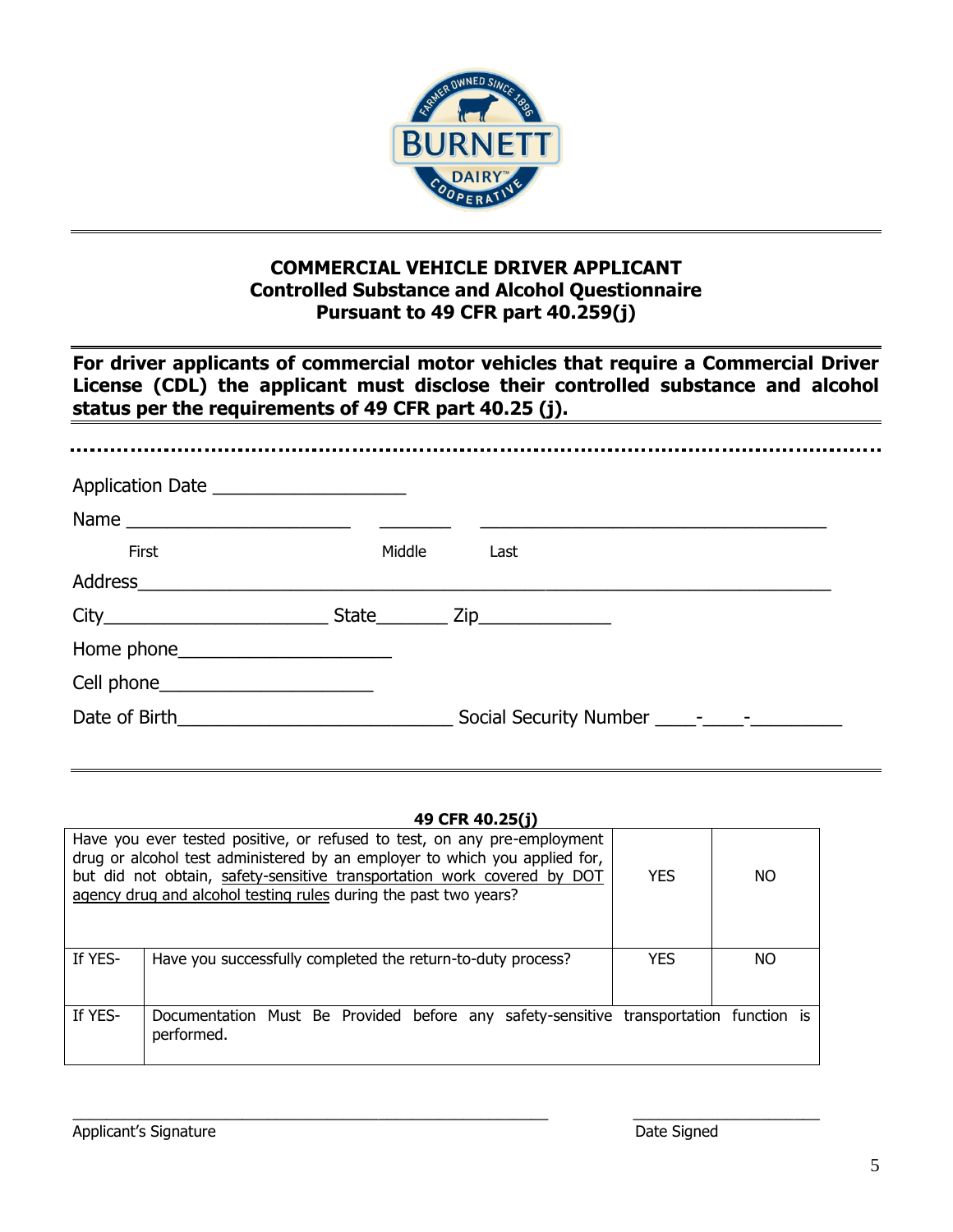**The Federal Motor Carrier Safety Regulations require ALL previous employers of this applicant to respond to this request for information within 30 days. Failure to comply with this request is in violation of 49CFR 391.23 and 40.25, for which you may be prosecuted.**

| TO: |                        | Date:          |
|-----|------------------------|----------------|
|     | Former Employer        |                |
|     | <b>Mailing Address</b> | City/State/Zip |
|     | Telephone #            | Fax $#$        |

I,\_\_\_\_\_\_\_\_\_\_\_\_\_\_\_\_\_\_\_\_\_\_\_\_\_\_\_\_\_\_\_\_\_ hereby authorize\_\_\_\_\_\_\_\_\_\_\_\_\_\_\_\_\_\_\_\_\_\_\_\_\_\_\_\_\_\_\_\_ to release to all records of employment, including assessments of my job performance, ability, and fitness, including the dates of any and all alcohol or drug tests, with confirmed results, and/or my refusal to submit to any alcohol and drug tests and any rehabilitation completion under direction of Substance Abuse Professional (SAP) and/or Medical Review Officer (MRO) to each and every company (or their authorized agents) making such request in connection with my application for employment with said company. I, hereby, release the above named company, and its employees, officers, directors, and agents from any and all liability of any type as a result of providing the following information to the below mentioned person and/or company.

**\_\_\_\_\_\_\_\_\_\_\_\_\_\_\_\_\_\_\_\_\_\_\_\_\_\_\_\_\_\_\_\_\_\_\_\_\_\_\_\_\_\_\_\_\_\_\_\_\_\_\_\_\_\_\_\_\_**

**\_\_\_\_\_\_\_\_\_\_\_\_\_\_\_\_\_\_\_\_\_\_\_\_\_\_\_\_\_\_\_\_\_\_\_\_\_\_\_\_\_\_\_\_\_\_\_\_\_\_\_\_\_\_\_\_\_**

#### **Applicant's Signature & Date**

#### **Witness's Signature & Date**

| Company: Burnett Dairy Cooperative ______________Address: 11631 State Road 70 Grantsburg, WI 54840<br>Telephone Number: 715-689-2468 x2012 Contact Person & Title: Contact Person & Title:                                           |
|--------------------------------------------------------------------------------------------------------------------------------------------------------------------------------------------------------------------------------------|
|                                                                                                                                                                                                                                      |
|                                                                                                                                                                                                                                      |
|                                                                                                                                                                                                                                      |
|                                                                                                                                                                                                                                      |
|                                                                                                                                                                                                                                      |
| <u>SSN STERN STERN STERN STERN STERN STERN STERN STERN STERN STERN STERN STERN STERN STERN STERN STERN STERN STERN STERN STERN STERN STERN STERN STERN STERN STERN STERN STERN STERN STERN STERN STERN STERN STERN STERN STERN S</u> |
|                                                                                                                                                                                                                                      |
|                                                                                                                                                                                                                                      |
|                                                                                                                                                                                                                                      |
|                                                                                                                                                                                                                                      |
| • If employed as driver, please answer the following: Company Driver? _______ Owner/Operator? ______ Other? ____                                                                                                                     |
|                                                                                                                                                                                                                                      |
|                                                                                                                                                                                                                                      |
|                                                                                                                                                                                                                                      |

 $\_$  ,  $\_$  ,  $\_$  ,  $\_$  ,  $\_$  ,  $\_$  ,  $\_$  ,  $\_$  ,  $\_$  ,  $\_$  ,  $\_$  ,  $\_$  ,  $\_$  ,  $\_$  ,  $\_$  ,  $\_$  ,  $\_$  ,  $\_$  ,  $\_$  ,  $\_$  ,  $\_$  ,  $\_$  ,  $\_$  ,  $\_$  ,  $\_$  ,  $\_$  ,  $\_$  ,  $\_$  ,  $\_$  ,  $\_$  ,  $\_$  ,  $\_$  ,  $\_$  ,  $\_$  ,  $\_$  ,  $\_$  ,  $\_$  ,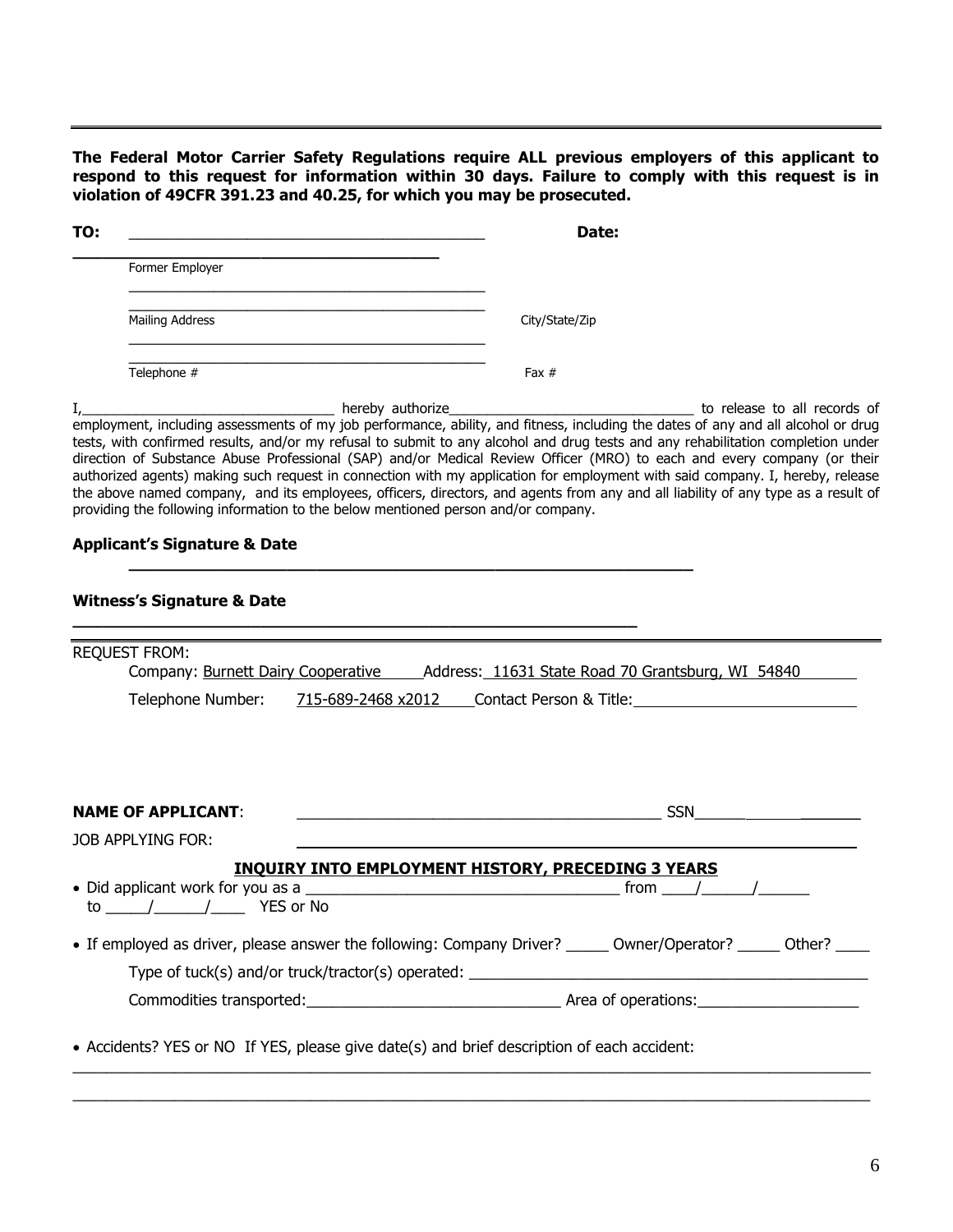Why did this employee leave your company?

Would you re-employ this person? YES or NO If NO, please explain:

 $\overline{\phantom{a}}$  , and the contract of the contract of the contract of the contract of the contract of the contract of the contract of the contract of the contract of the contract of the contract of the contract of the contrac

| INQUIRY FOR ALCOHOL AND CONTROLLED SUBSTANCE INFORMATION, PRECEDING 2 YEARS                                    |           |
|----------------------------------------------------------------------------------------------------------------|-----------|
| • Alcohol tests with a result of 0.04 or greater                                                               | YES or NO |
|                                                                                                                |           |
| • Verified positive controlled substances test results?                                                        | YES or NO |
|                                                                                                                |           |
| • Refusals to be tested?                                                                                       | YES or NO |
|                                                                                                                |           |
| • Was rehabilitation completed as required?                                                                    | YES or NO |
|                                                                                                                |           |
| Person providing the above information:                                                                        |           |
| Name: 2008. 2008. 2010. 2010. 2010. 2010. 2010. 2010. 2010. 2010. 2010. 2010. 2010. 2010. 2010. 2010. 2010. 20 |           |
|                                                                                                                |           |

 $\_$  ,  $\_$  ,  $\_$  ,  $\_$  ,  $\_$  ,  $\_$  ,  $\_$  ,  $\_$  ,  $\_$  ,  $\_$  ,  $\_$  ,  $\_$  ,  $\_$  ,  $\_$  ,  $\_$  ,  $\_$  ,  $\_$  ,  $\_$  ,  $\_$  ,  $\_$  ,  $\_$  ,  $\_$  ,  $\_$  ,  $\_$  ,  $\_$  ,  $\_$  ,  $\_$  ,  $\_$  ,  $\_$  ,  $\_$  ,  $\_$  ,  $\_$  ,  $\_$  ,  $\_$  ,  $\_$  ,  $\_$  ,  $\_$  ,

 $\_$  ,  $\_$  ,  $\_$  ,  $\_$  ,  $\_$  ,  $\_$  ,  $\_$  ,  $\_$  ,  $\_$  ,  $\_$  ,  $\_$  ,  $\_$  ,  $\_$  ,  $\_$  ,  $\_$  ,  $\_$  ,  $\_$  ,  $\_$  ,  $\_$  ,  $\_$  ,  $\_$  ,  $\_$  ,  $\_$  ,  $\_$  ,  $\_$  ,  $\_$  ,  $\_$  ,  $\_$  ,  $\_$  ,  $\_$  ,  $\_$  ,  $\_$  ,  $\_$  ,  $\_$  ,  $\_$  ,  $\_$  ,  $\_$  ,

\_\_\_\_\_\_\_\_\_\_\_\_\_\_\_\_\_\_\_\_\_\_\_\_\_\_\_\_\_\_\_\_\_\_\_\_\_\_\_\_\_\_\_\_\_\_\_\_\_\_\_\_\_\_\_\_\_\_\_\_\_\_\_\_\_\_\_\_\_\_\_\_\_\_\_\_\_\_\_\_\_\_\_\_\_\_\_\_\_\_\_\_\_\_